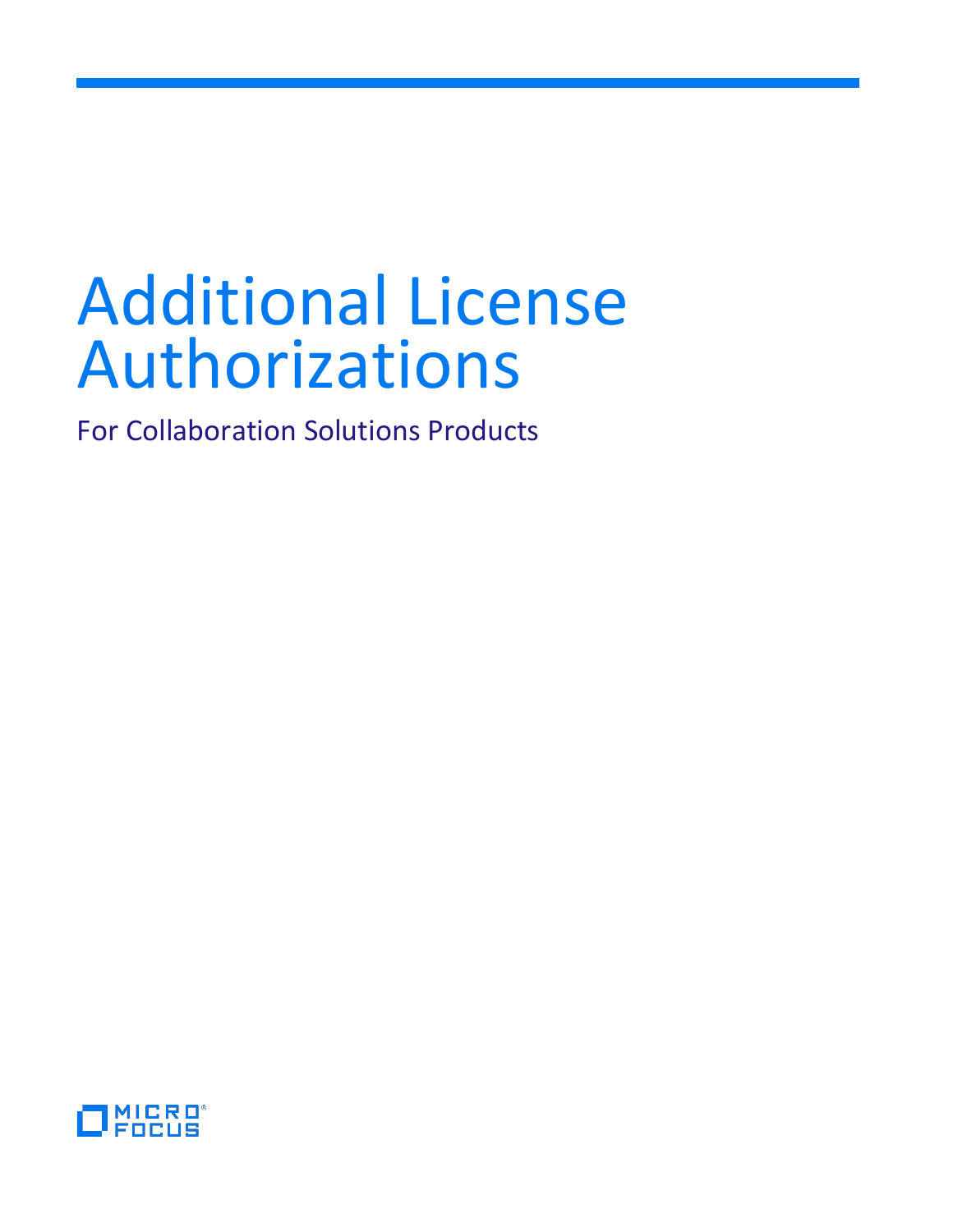This Additional License Authorizations document ("ALA") set forth the applicable License Options and additional specific software license terms that govern the authorized use of the software products specified below, and are part of the applicable agreement (i.e., Micro Focus End User License Agreement; and/or any separate agreement that grants Licensee a license to such products (e.g., Customer Portfolio Terms or other Master Agreement); and/or Quotation) (the "Applicable Agreement"). Capitalized terms used but not defined herein shall have the meanings set forth in the Applicable Agreement.

# **Products and suites covered**

| <b>Products</b>                            | E-LTU or<br>E-Media<br>available * | Non-production<br>software class ** | <b>Term License</b><br>Non-production<br>software class (if<br>available)** |
|--------------------------------------------|------------------------------------|-------------------------------------|-----------------------------------------------------------------------------|
| GroupWise                                  | Yes                                | Class 3                             | Class 3                                                                     |
| GroupWise Disaster Recovery                | Yes                                | Class 3                             | Class 3                                                                     |
| GroupWise Mailbox Management               | Yes                                | Class 3                             | Class 3                                                                     |
| GroupWise Reporting & Monitoring           | Yes                                | Class 3                             | Class 3                                                                     |
| GroupWise Forensics                        | Yes                                | Class 3                             | Class 3                                                                     |
| Micro Focus Business Continuity Clustering | Yes                                | Class 3                             | Class 3                                                                     |
| Micro Focus Filr                           | Yes                                | Class 3                             | Class 3                                                                     |
| Micro Focus iPrint                         | Yes                                | Class 3                             | Class 3                                                                     |
| Micro Focus Open Enterprise Server         | Yes                                | Class 3                             | Class 3                                                                     |
| Micro Focus Secure Messaging Gateway       | Yes                                | Class 3                             | Class 3                                                                     |
| Micro Focus Vibe                           | Yes                                | Class 3                             | Class 3                                                                     |
| Micro Focus Retain                         | Yes                                | Class 3                             | Class 3                                                                     |

| <b>Suites</b>                                           | E-LTU or<br>E-Media<br>available * | <b>Non-production</b><br>software class ** | <b>Term License</b><br><b>Non-production</b><br>software class (if<br>available)** |
|---------------------------------------------------------|------------------------------------|--------------------------------------------|------------------------------------------------------------------------------------|
| Micro Focus Enterprise Messaging Suite                  | Yes                                | Class 3                                    | Class 3                                                                            |
| Micro Focus Open Workgroup Suite                        | Yes                                | Class 3                                    | Class 3                                                                            |
| Micro Focus Open Workgroup Suite Small Business Edition | Yes                                | Class 3                                    | Class 3                                                                            |

\* Any product sold as E-LTU or E-Media shall be delivered electronically regardless of any contrary designation in a purchase order. \*\* Additional licenses solely for non-production use, may be available as specified in the Non-Production Licensing Guide found at **[software.microfocus.com/legal/software-licensing](http://software.microfocus.com/legal/software-licensing)** depending on the non-production software class specified above. Any such nonproduction licenses will be subject to the Non-Production Licensing Guide and the applicable License Option terms and conditions set forth in this ALA.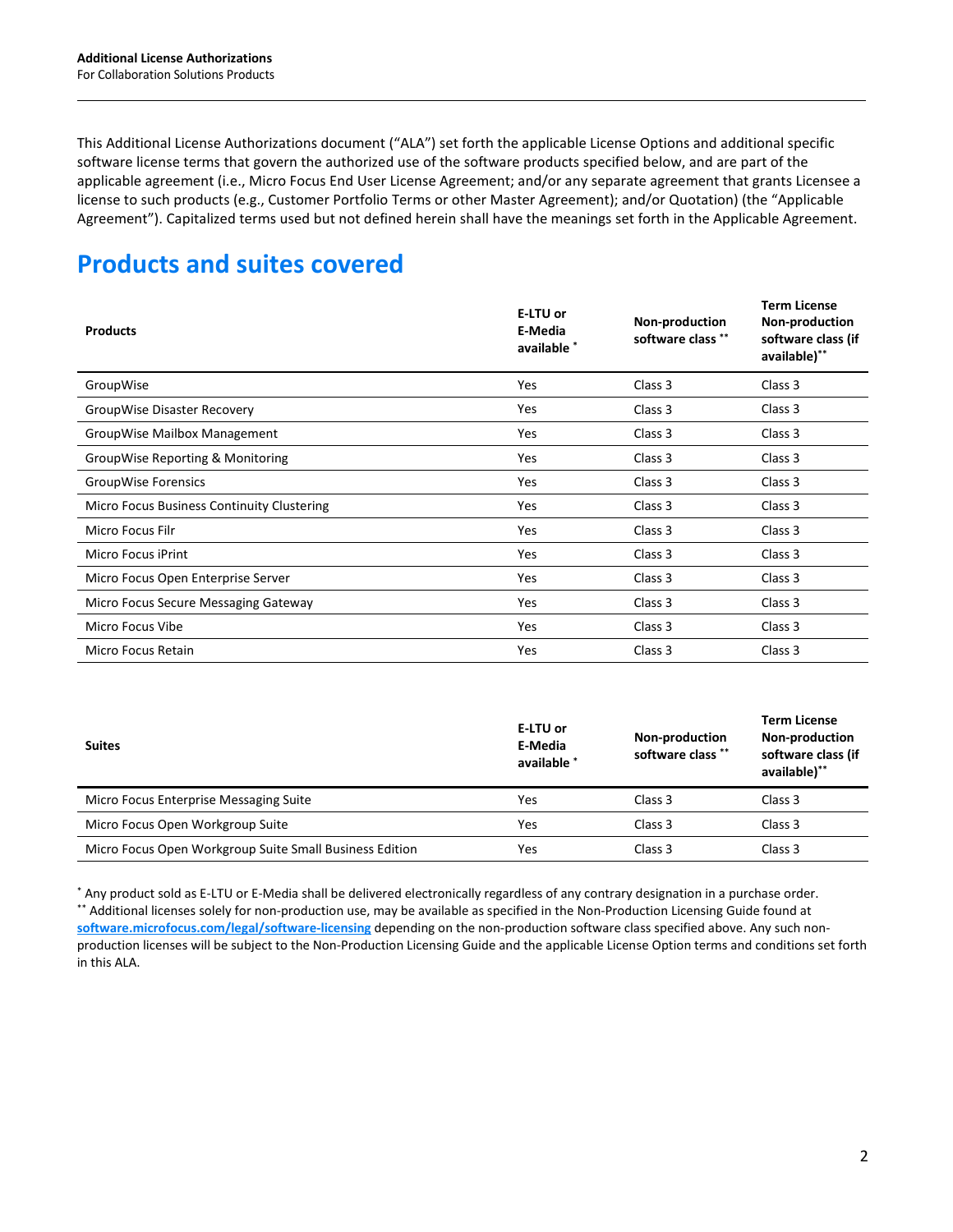For Collaboration Solutions Products

# **Definitions**

| <b>Term</b>               | <b>Definition</b>                                                                                                                                                                                                                                                                                                                                                                                                                                                                                                                                                                                                                                                |
|---------------------------|------------------------------------------------------------------------------------------------------------------------------------------------------------------------------------------------------------------------------------------------------------------------------------------------------------------------------------------------------------------------------------------------------------------------------------------------------------------------------------------------------------------------------------------------------------------------------------------------------------------------------------------------------------------|
| User                      | Means a user object in a single directory tree (or other class of object that contains data representing a<br>person, such as objects containing credit card information or PIN numbers) that has (a) access or use<br>rights to any portion of the Licensed Software, or (b) access or use rights to products (devices, hardware,<br>or software) being managed by the Licensed Software, regardless of whether the user object is assigned<br>to a person or device. User objects (or other classes of objects) representing the same person that are<br>linked to each other within a single tree and/or linked across multiple trees count as only one User. |
| Device                    | Means (i) laptops, desktops, workstations, and terminals on which you install and use the Licensed<br>Software, and (ii) laptops, desktops, workstations, and terminals from which you access and use the<br>Licensed Software.                                                                                                                                                                                                                                                                                                                                                                                                                                  |
| <b>Inactive User</b>      | Means a User that meets one or both of the following conditions and such condition is intended to<br>remain permanent: (a) the User has been disabled by setting the attribute to "LoginDisabled"; or (b) no<br>login to the User has occurred for at least one hundred and twenty (120) days. To assist with license<br>compliance and verification, it is recommended that Licensee store Inactive Users in a separate<br>container.                                                                                                                                                                                                                           |
| <b>OES</b>                | Means Open Enterprise Server.                                                                                                                                                                                                                                                                                                                                                                                                                                                                                                                                                                                                                                    |
| <b>Authorized Cluster</b> | Means clusters created using appropriately licensed copies of Micro Focus Cluster Services product (sold<br>separately).                                                                                                                                                                                                                                                                                                                                                                                                                                                                                                                                         |
| Instance                  | Means the initial copy of the Licensed Software necessary for execution of the Licensed Software and<br>each additional copy (or partial copy) of the Licensed Software stored or loaded in memory or virtual<br>memory.                                                                                                                                                                                                                                                                                                                                                                                                                                         |
| <b>Original Product</b>   | Means the product from which You are upgrading.                                                                                                                                                                                                                                                                                                                                                                                                                                                                                                                                                                                                                  |
| You                       | Means Licensee.                                                                                                                                                                                                                                                                                                                                                                                                                                                                                                                                                                                                                                                  |
| <b>Retain Modules</b>     | Means those components of the Retain software that collect data for archiving by the Retain Server.                                                                                                                                                                                                                                                                                                                                                                                                                                                                                                                                                              |
| <b>Email Account</b>      | Means electronic mail for one Entity. Alias to the Email Account are not considered an additional Email<br>Account. Email distribution list is not considered an Email Account.                                                                                                                                                                                                                                                                                                                                                                                                                                                                                  |
| Entity                    | Means any of the following: one user; one shared account; or one resource.                                                                                                                                                                                                                                                                                                                                                                                                                                                                                                                                                                                       |
| Server                    | Means one or many computers that serve as a central place to index, manage, report and store the<br>Retain archives.                                                                                                                                                                                                                                                                                                                                                                                                                                                                                                                                             |
| <b>Unified Account</b>    | Means the collection/sum of records collected by all Retain Modules for one Entity.                                                                                                                                                                                                                                                                                                                                                                                                                                                                                                                                                                              |
| Use                       | Means the storage, loading, installation, interaction, execution or display of the Licensed Software as<br>granted pursuant to the terms and conditions of this License Agreement.                                                                                                                                                                                                                                                                                                                                                                                                                                                                               |

# **License Options and Software Specific Terms**

The applicable License Option for a license shall be as set forth in the Applicable Agreement or Product Order. Those products with only one License Option available shall be governed by such License Option whether or not stated in the Applicable Agreement or Product Order unless otherwise agreed in writing between Licensee and Licensor.

# **GroupWise**

#### **CONVERSION OF USER LICENSES TO MAILBOX LICENSES**

GroupWise is licensed per mailbox. If You have licensed versions of GroupWise on a user basis, then upon first installation or use of any new additional license to a later version of GroupWise or update to any existing license of GroupWise, Your user licenses automatically convert at a one:one ratio to mailbox licenses. No further action is required on Your part to convert Your user licenses to mailbox licenses. If You do not want to convert Your user licenses to mailbox licenses, You may not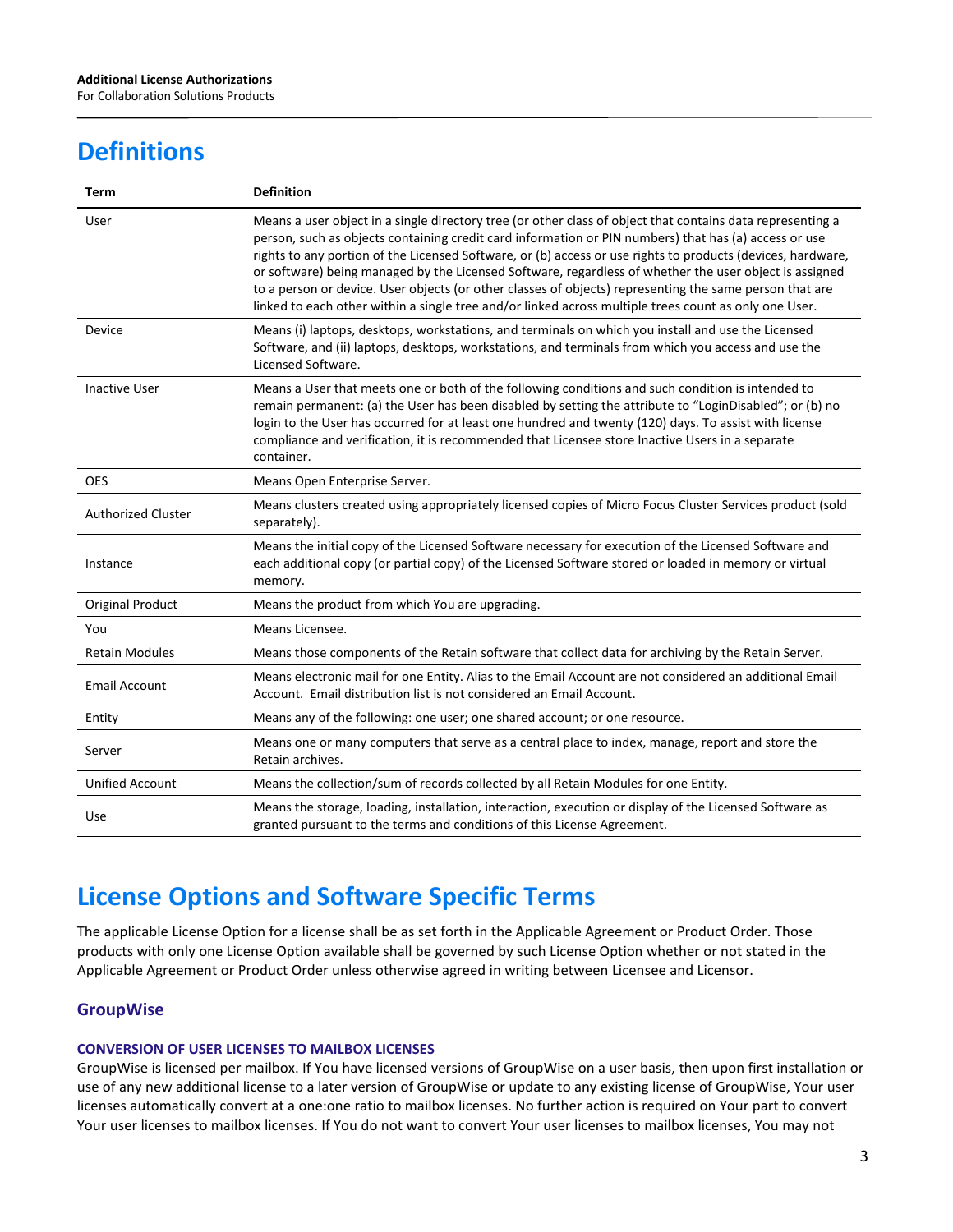deploy any update or new additional license to a later version of GroupWise. If You wish to remain on Your existing version of GroupWise, any GroupWise mailbox license You purchase or renew entitles You to deploy such existing version on a user basis subject to the end user license agreement accompanying such existing version. If You have received GroupWise as a part of the Open Workgroup Suite or Educational Value Bundles, then Your mailbox licenses remain as user or device licenses as applicable and as defined in the applicable license terms for such bundles or suites.

# **LICENSE TERMS**

#### **GroupWise**

The following licenses apply to Your use of the Licensed Software depending on which product licenses You have purchased. Certain benefits are available only if You are current on maintenance for Your licenses. Except for Test Mailboxes and Resource Mailboxes, each GroupWise mailbox created using the Licensed Software requires the purchase of a Full Client License, Limited Client License, or Inactive License based on the use as specified below. You may transfer licenses between mailboxes as Your usage changes. For example, You can buy an Inactive License for a Full Client License mailbox that is no longer used for purposes other than archive and transfer that Full Client License to another mailbox.

**GroupWise Mailbox Full Client License**. A Full Client License is required for each mailbox that has been accessed by one or more of the following: the GroupWise client for Windows or Mac (grpwise.exe), GroupWise Notify (notify.exe), GroupWise Address Book (addrbook.exe), or a third-party plug-in to the GroupWise client API.

**GroupWise Mailbox Limited Client License**. A Limited Client License may be used only for a mailbox that has been accessed solely by GroupWise WebAccess (including mobile devices), GroupWise Web (including mobile devices), GroupWise client for Windows via the Proxy feature, GroupWise client for Windows via the busy search feature, a mobile device that is synchronizing GroupWise through GroupWise Mobility Service, a POP client, an IMAP client, a SOAP client, a client that is synchronizing GroupWise through the GroupWise CalDAV/CardDAV server, or a third-party plug-in to the GroupWise SOAP protocol.

**GroupWise Mailbox Inactive License**. An Inactive License may be used only for a mailbox that is designated as an inactive mailbox by the administrator by explicitly setting the mailbox to an Inactive License and at least sixty (60) days have passed since the inactive mailbox designation has occurred. An Inactive License permits You to use any GroupWise client method to access the inactive mailbox. However, an inactive mailbox cannot receive messages and has other limitations on functionality consistent with the inactive status.

**GroupWise Test Mailbox**. You are not required to purchase a license for a GroupWise Test Mailbox, which is defined as follows: 1) no more than two (2) mailboxes per post office that exist in Your internal, production environment but are used solely for testing purposes; or 2) no more than twenty-five (25) mailboxes that exists in Your internal, non-production environment and that are used solely for testing or demonstration purposes.

**GroupWise Resource Mailbox**. You are not required to purchase a license for a GroupWise Resource Mailbox, which is a mailbox created and designated as a resource mailbox as described in the GroupWise user documentation. GroupWise Resource Mailboxes include mailboxes used for a place, item or role (such as a computer, company vehicle, or conference room) that users can schedule or busy search. If You have purchased licenses for the Micro Focus iPrint product, a GroupWise Resource Mailbox can be used to facilitate mobile printing.

**NetIQ eDirectory License.** The quantity of user licenses for the NetIQ eDirectory software included with Your lawfully acquired licenses of the GroupWise Licensed Software is equal to the greater of (1) the quantity of mailbox licenses You have lawfully acquired for the GroupWise Licensed Software, or (2) 250,000 users per company/entity. The foregoing eDirectory licenses are not upgradeable and are otherwise subject to the license terms applicable to the eDirectory software and the definition of "user" specified therein.

**GroupWise SLES License**. Notwithstanding the license rights in the license agreement accompanying the copy of SUSE Linux Enterprise Server ("SLES") You received with the Licensed Software, You agree to use SLES solely for the purpose of running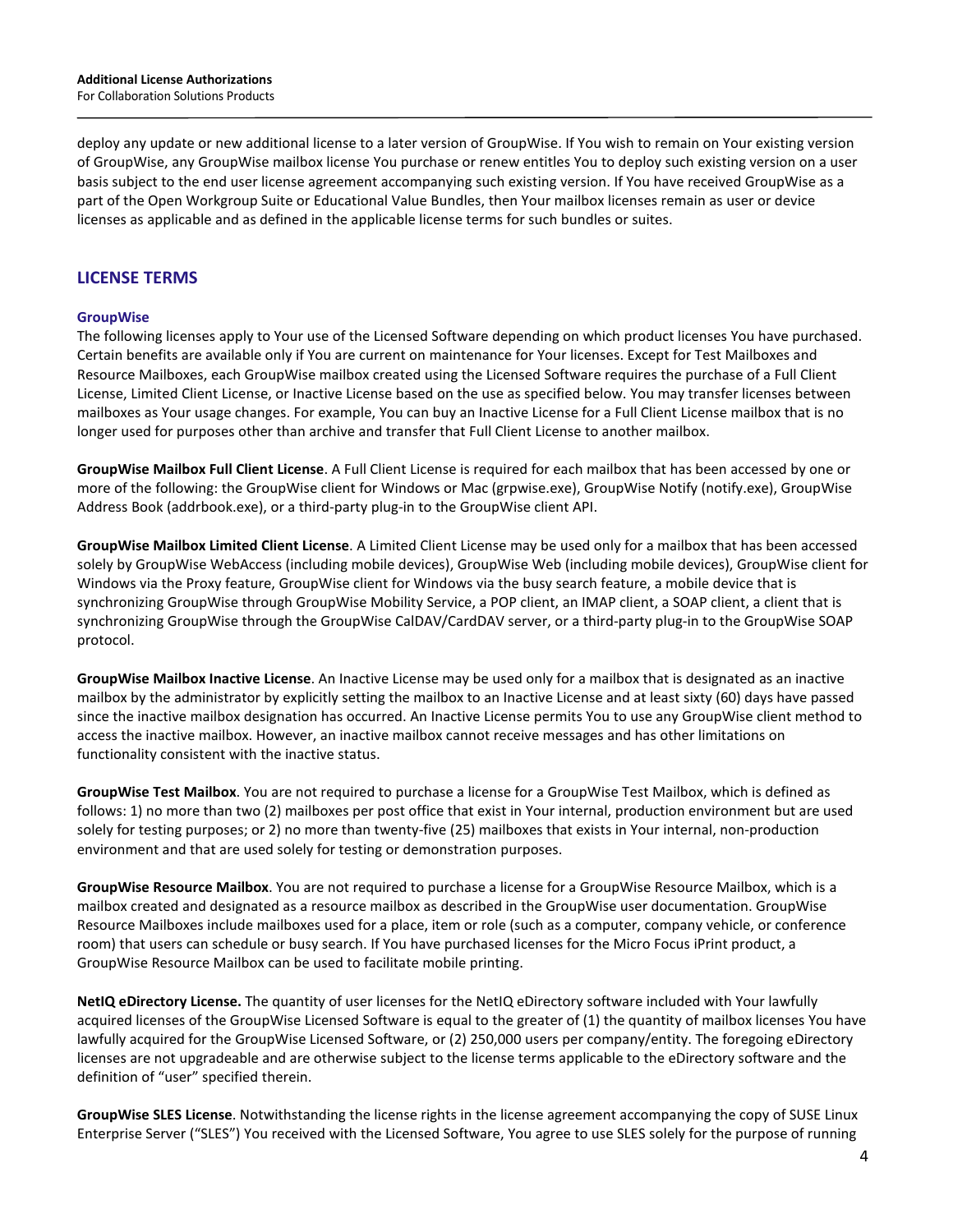GroupWise Licensed Software (and successor software) or to install systems utilities, resource management software, antivirus software or similar software used solely for the purpose of administration, performance enhancement, and/or preventive maintenance, and not as a general purpose operating system. In addition, SLES may be installed only on servers on which the GroupWise Licensed Software is also installed. As a benefit of Your maintenance or subscription coverage for the GroupWise Licensed Software, You are entitled to updates and security patches for SLES that are made generally available to SLES subscribers ("Update Entitlement"). Benefits of Your Update Entitlement apply only to use of SLES as authorized herein and may not be used for any other purpose. Your Update Entitlement terminates on the earlier of (1) termination or expiration of maintenance coverage for Your GroupWise licenses, or (2) purchase of maintenance coverage for less than the total number of Your GroupWise licenses. If You have licensed GroupWise under an academic or school licensing program, then the reference to maintenance coverage in this paragraph refers to Your subscription coverage.

#### **GroupWise Mobility Service**

Use of the GroupWise Mobility Service Licensed Software is a benefit of Your maintenance or subscription coverage for specific products. You are granted a limited license to reproduce and internally use the GroupWise Mobility Service Licensed Software to sync data to mobile devices for GroupWise users licensed either through the GroupWise, Enterprise Messaging Suite or Open Workgroup Suite products (each an "Associated Product"). The foregoing license grant applies solely during Your maintenance or subscription term for the Associated Product. Your limited GroupWise Mobility Service license will receive maintenance benefits equivalent to those applicable to Your Associated Product licenses or subscriptions during Your Associated Product maintenance or subscription period. Your license to use the GroupWise Mobility Service Licensed Software terminates and You must entirely delete the GroupWise Mobility Service Licensed Software from Your system upon the earlier of (1) termination or expiration of maintenance or subscription coverage of Your Associated Product licenses, or (2) purchase of maintenance coverage for less than the total number of Your Associated Product licenses.

#### **GroupWise Messenger**

Use of GroupWise Messenger is a benefit of Your maintenance or subscription coverage for specific products. If You have purchased mailbox licenses for GroupWise or Enterprise Messaging Suite on a subscription basis or are current on Your maintenance coverage for Your GroupWise or Enterprise Messaging Suite licenses, then You are entitled to use GroupWise Messenger in connection with Your Enterprise Messaging mailbox licenses or the aggregate number of Your GroupWise mailbox Full Client Licenses and Limited Client Licenses. Your license to use the GroupWise Messenger Licensed Software terminates and You must entirely delete the GroupWise Messenger Licensed Software from Your system upon the earlier of (1) termination or expiration of maintenance or subscription coverage, or (2) purchase of maintenance coverage for less than the total number of Your GroupWise or Enterprise Messaging Suite licenses.

#### **GroupWise Disaster Recovery**

A Per User License for this Licensed Software allows one user to use the Licensed Software in conjunction with such user's licensed use of GroupWise. A Per User License may be extended to multiple servers.

#### **GroupWise Mailbox Management**

A Per User License for this Licensed Software allows one user to use the Licensed Software in conjunction with such user's licensed use of GroupWise. A Per User License may be extended to multiple servers.

# **GroupWise Reporting & Monitoring**

A Per User License for this Licensed Software allows one user to use the Licensed Software in conjunction with such user's licensed use of GroupWise. A Per User License may be extended to multiple servers.

#### **GroupWise Forensics**

A Per User License for this Licensed Software allows one user to use the Licensed Software in conjunction with such user's licensed use of GroupWise. A Per User License may be extended to multiple servers.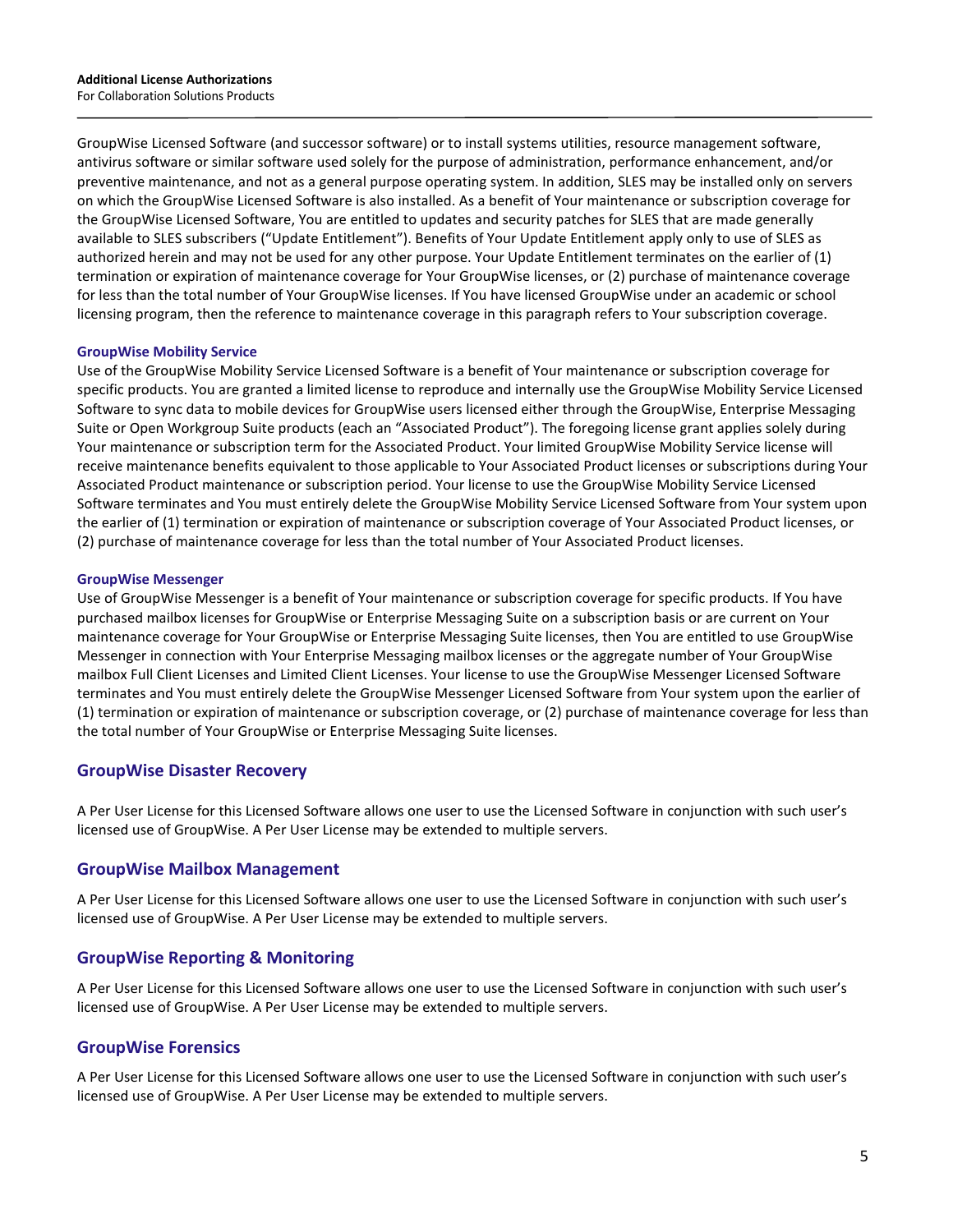# **Micro Focus Business Continuity Clustering**

The following terms apply depending on the type of license purchased for the Licensed Software.

**Instance License**. Licensee must purchase a license for each Instance of the Licensed Software. The Licensed Software is restricted to use solely with Authorized Clusters.

**Site License**. For each Site License Licensee purchases, Licensee is authorized to synchronize up to four (4) separate Authorized Clusters across geographically disperse sites. The Licensed Software is not intended or supported to synchronize more than four (4) Authorized Clusters regardless of the quantity of licenses to the Licensed Software that Licensee has purchased.

# **Micro Focus Enterprise Messaging Suite**

The Enterprise Messaging Suite offering includes multiple products licensed to You under a suite license. Notwithstanding the license terms that apply to individual products included in the Enterprise Messaging Suite, You agree that this section takes precedence over any such terms.

If You have prior GroupWise licenses, then Your upgrade purchase of Enterprise Messaging Suite licenses automatically and permanently retires Your GroupWise Mailbox Full Client Licenses and GroupWise Mailbox Limited Licenses without any further action by You. GroupWise Inactive Mailbox Licenses are not affected.

The following licenses apply to Your use of the Enterprise Messaging Suite depending on which product licenses You have purchased. Certain benefits are available only if You are current on maintenance for Your licenses. Except for Test Mailboxes and Resource Mailboxes, each mailbox created using the Licensed Software requires the purchase of a Mailbox License or Inactive License based on the use as specified below. You may transfer licenses between mailboxes as Your usage changes. For example, You can buy an Inactive License for a mailbox that is no longer used for purposes other than archive and transfer that Mailbox License to another mailbox.

**Retain**. Each Enterprise Messaging Suite license includes one (1) Retain Server Active License. Use of the Retain Email Module for GroupWise is a benefit of Your maintenance or subscription coverage for Enterprise Messaging Suite. For each covered Enterprise Messaging Suite Mailbox License, You are granted a limited license to internally use one (1) corresponding Retain GroupWise Module subscription. The foregoing license grant applies solely during Your maintenance or subscription term for the Enterprise Messaging Suite product and terminates upon the earlier of (1) termination or expiration of maintenance or subscription coverage of Your Enterprise Messaging Suite licenses, or (2) purchase of maintenance coverage for less than the total number of Your Enterprise Messaging Suite licenses.

**Enterprise Messaging Suite Mailbox License ("EMS Mailbox Licenses").** A Mailbox License is required for each mailbox that has been accessed by one or more of the following: the GroupWise client for Windows or Mac (grpwise.exe), GroupWise Notify (notify.exe), GroupWise Address Book (addrbook.exe), or a third-party plug-in to the GroupWise client API, GroupWise WebAccess and GroupWise Web (including mobile devices), GroupWise client for Windows via the Proxy feature, GroupWise client for Windows via the busy search feature, a mobile device that is synchronizing GroupWise through GroupWise Mobility Service, a POP client, an IMAP client, a SOAP client, a client that is synchronizing GroupWise through the GroupWise CalDAV/CardDAV server, a third-party plug-in to the GroupWise SOAP protocol, Secure Messaging Gateway, Retain, GroupWise Disaster Backup & Recovery, GroupWise Forensics, GroupWise Mailbox Management, or GroupWise Reporting & Monitoring. With respect to the Retain product, each Mailbox subscription license or license that has maintenance includes one User license for the GroupWise email module. Any additional use of Retain requires a separate purchase of the applicable license.

**Enterprise Messaging Suite Test Mailbox**. You are not required to purchase a license for a Test Mailbox, which is defined as follows: 1) no more than two (2) mailboxes per post office that exist in Your internal, production environment but are used solely for testing purposes; or 2) no more than twenty-five (25) mailboxes that exists in Your internal, non-production environment and that are used solely for testing or demonstration purposes.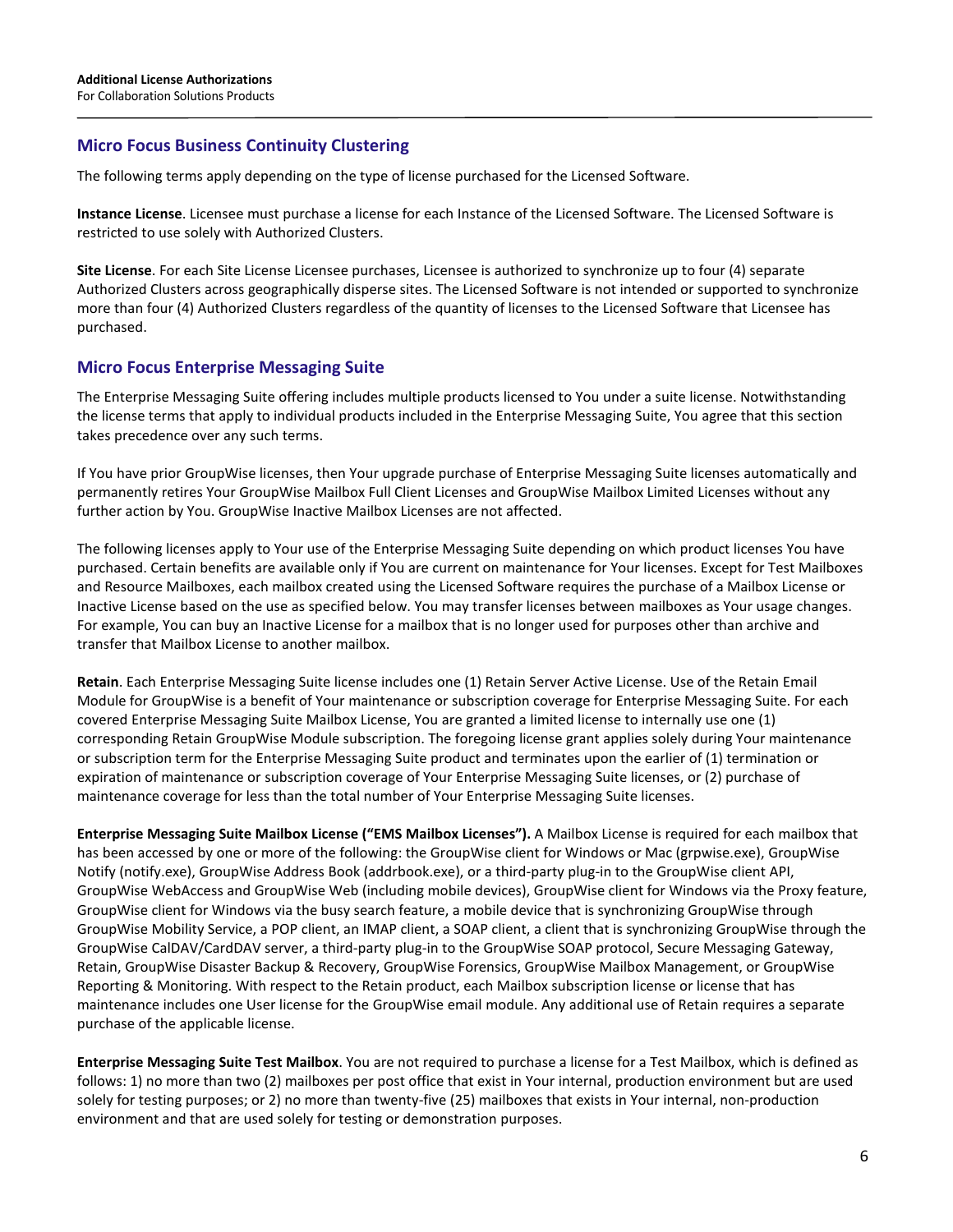**Enterprise Messaging Suite Resource Mailbox**. You are not required to purchase a license for a Resource Mailbox, which is a mailbox created and designated as a resource mailbox as described in the user documentation. Resource Mailboxes include mailboxes used for a place, item or role (such as a computer, company vehicle, or conference room) that users can schedule or busy search. If You have purchased licenses for the Micro Focus iPrint product, a Resource Mailbox can be used to facilitate mobile printing.

**Filr Advanced.** Each Enterprise Messaging Suite license includes one (1) Filr Advanced user license. Use of Filr Advanced licensed Software is a benefit of Your maintenance or subscription coverage for Enterprise Messaging Suite. For each covered Enterprise Messaging Suite Mailbox License, You are granted a limited license to internally use one (1) corresponding user object in Filr Advanced. The foregoing license grant applies solely during Your maintenance or subscription term for the Enterprise Messaging Suite product and terminates upon the earlier of (1) termination or expiration of maintenance or subscription coverage of Your Enterprise Messaging Suite licenses, or (2) purchase of maintenance coverage for less than the total number of Your Enterprise Messaging Suite licenses.

**NetIQ eDirectory License**. The quantity of user licenses for the NetIQ eDirectory software included with Your lawfully acquired licenses for the Enterprise Messaging Suite is equal to the greater of (1) the quantity of EMS Mailbox Licenses You have lawfully acquired for the Enterprise Messaging Suite product, or (2) 250,000 users per company/entity. The foregoing eDirectory licenses are not upgradeable, may only be used with GroupWise software, and are otherwise subject to the license terms applicable to the NetIQ eDirectory software and the definition of "user" specified therein.

#### **Mobile Apps**

Licensor grants Licensee a non-exclusive, non-transferable right to reproduce and internally use the mobile apps related to the Licensed Software in connection with Licensee's legally acquired licenses for the applicable Licensed Software.

## **Micro Focus Filr**

The following licenses apply to Licensee's use of the Licensed Software depending on whether: (1) Licensee has purchased Standard Edition licenses (formerly referred to as standalone Filr licenses) or Advanced Edition licenses to the Licensed Software, or (2) Licensee has received a limited license entitlement to use the Licensed Software in connection with Licensee's purchase of maintenance for the Micro Focus Open Enterprise Server product or Micro Focus Open Workgroup Suite products or Enterprise Messaging Suite. Filr may only be used for the purposes of Licensee's business operations. Hosting Filr for the use by third parties for their own purposes is prohibited.

#### **Standard Edition Filr License**

Licensee must acquire a Standard Edition license for each object in the Filr Identity Store database. Objects may be provisioned by importing identities from directories or adding them manually to the Filr Identity Store. A unique object may be duplicated in any of Licensee's Filr deployments without the requirement of multiple licenses for that unique object. Licensee is not required to have a license for an object in the Filr Identity Store that is a Self-Registered User. A "Self-Registered User" is an object created by a user who has been invited by a licensed, administrator-provisioned Filr user to access Filr content.

**Inactive User Allowance**: A User that meets and retains the qualifications of "Inactive User" (defined above) will not require a Standard Edition Filr license in order for Licensee to retain the Inactive User in Licensee's system.

#### **Advanced Edition Filr License**

Licensee must acquire an Advanced Edition license for each object in the Filr Identity Store database. Objects may be provisioned by importing identities from directories or adding them manually to the Filr Identity Store. A unique object may be duplicated in any of Licensee's Filr deployments without the requirement of multiple licenses for that unique object. Licensee is not required to have a license for an object in the Filr Identity Store that is a Self-Registered User. A "Self-Registered User" is an object created by a user who has been invited by a licensed, administrator-provisioned Filr user to access Filr content.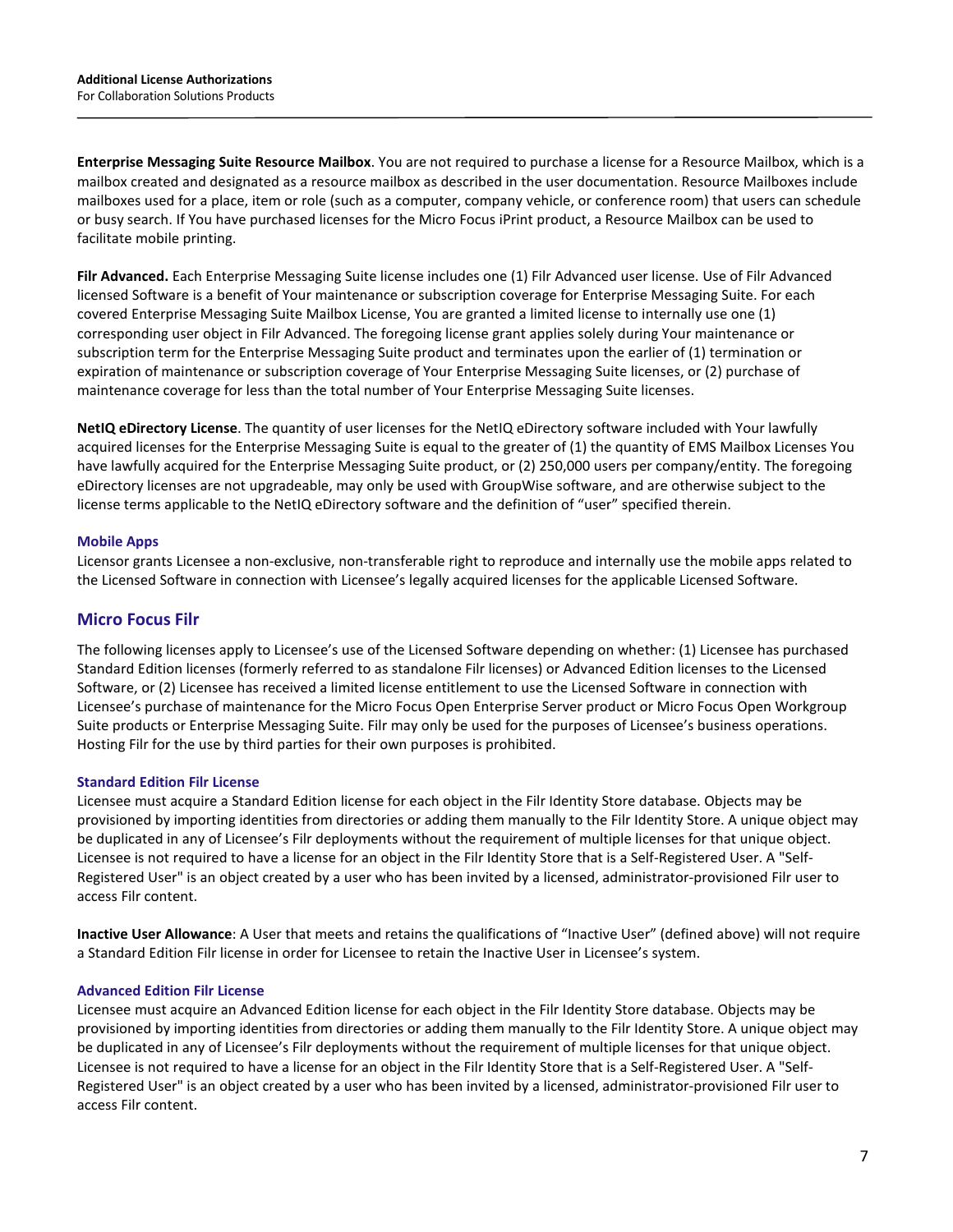Inactive User Allowance: A User that meets and retains the qualifications of "Inactive User" (defined above) will not require an Advanced Edition Filr license in order for Licensee to retain the Inactive User in Licensee's system.

#### **Content Editor Appliance License**

Licensor grants Licensees who have purchased maintenance or subscriptions for such Licensees' Micro Focus Advanced Edition Filr Licenses a limited license to use the Content Editor Appliance for Licensee's LDAP Users and Internal Users solely during Licensee's maintenance or subscription period. Content Editor Appliance may be used only with Filr Advanced Edition and/or Teamworks appliances. Content Editor Appliance may be used only by users who are provisioned by Administrators LDAP, Internal Users and Self-Registered Users or EMS Mailbox License.

#### **TeamWorks License**

Use of the TeamWorks Licensed Software is a benefit of Your maintenance or subscription coverage for Advanced Edition Filr License. For each covered Advanced Edition Filr License, You are granted a limited license to internally use one corresponding object in the TeamWorks database. The foregoing license grant applies solely during Your maintenance or subscription term for the Advanced Edition Filr product and terminates upon the earlier of (1) termination or expiration of maintenance or subscription coverage of Your Advanced Edition Filr licenses, or (2) purchase of maintenance coverage for less than the total number of Your Advanced Edition Filr licenses.

#### **Mobile App License**

Licensor grants Licensee a non-exclusive, non-transferable right to reproduce and internally use Micro Focus Filr mobile apps with Licensee's licensed use of Standard Edition Filr or Advanced Edition Filr.

#### **Internal Branding of Client Software**

Licensor has enabled Licensee to include Licensee's own branding on certain client software as specified in the documentation or software and based on the type of license Licensee has purchased ("Rebranded Clients"). Licensee's license to use Rebranded Clients is limited to Licensee's own internal use. Licensee may not externally distribute or promote Rebranded Clients or state or imply in any way that Licensee has any ownership rights to Rebranded Clients (other than ownership of Licensee's own trademarks). Licensee represents that Licensee has all rights necessary to use the branding Licensee choose to use and Licensee hereby agrees to defend and fully indemnify Licensor for any claim related to the Rebranded Clients.

#### **OES/OWS Maintenance Customer and Subscription Entitlement**

The following limited license entitlement applies to Licensee if Licensee has purchased maintenance or subscriptions for the Micro Focus Open Enterprise Server product ("OWS") or the Micro Focus Open Workgroup Suite products ("OWS"). Subject to the terms and conditions of the Applicable Agreement, Licensor grants Licensee a limited license entitlement to use the Filr Standard Edition Software for Licensee's licensed OES users solely during Licensee's maintenance or subscription period. Licensee's Standard Edition Filr license will receive maintenance benefits equivalent to those applicable to Licensee's OES licenses or subscriptions during Licensee's OES maintenance or subscription period. Each licensed OES user is entitled to have one object in the Filr Identity Store for each of Licensee's Filr deployments. If Licensee has purchased OES licenses on a device basis, then Licensee is entitled to the quantity of Standard Edition Filr licenses equal to the quantity of Licensee's device licenses. If Licensee has purchased OES licenses under a Licensor Academic License Agreement or School License Agreement ("AcLA or SLA"), then Licensee is entitled to use the Standard Edition Filr Software for all of Licensee's Authorized Users (as defined in Licensee's AcLA or SLA). Licensee's entitlement to use the Standard Edition of Filr terminates and Licensee must entirely delete the Filr Software from Licensee's system upon the earlier of (1) termination or expiration of maintenance or subscription coverage on Licensee's OES licenses, (2) purchase of maintenance coverage for less than the total number of Licensee's OES licenses.

# **Micro Focus iPrint**

The Micro Focus iPrint product offers Desktop, Mobile, and Enterprise licensing options depending on the functionality and client software You want to use. The following licenses apply to Your use of the Licensed Software depending on which license option You have purchased and whether You qualify for the limited Desktop license entitlement described below. For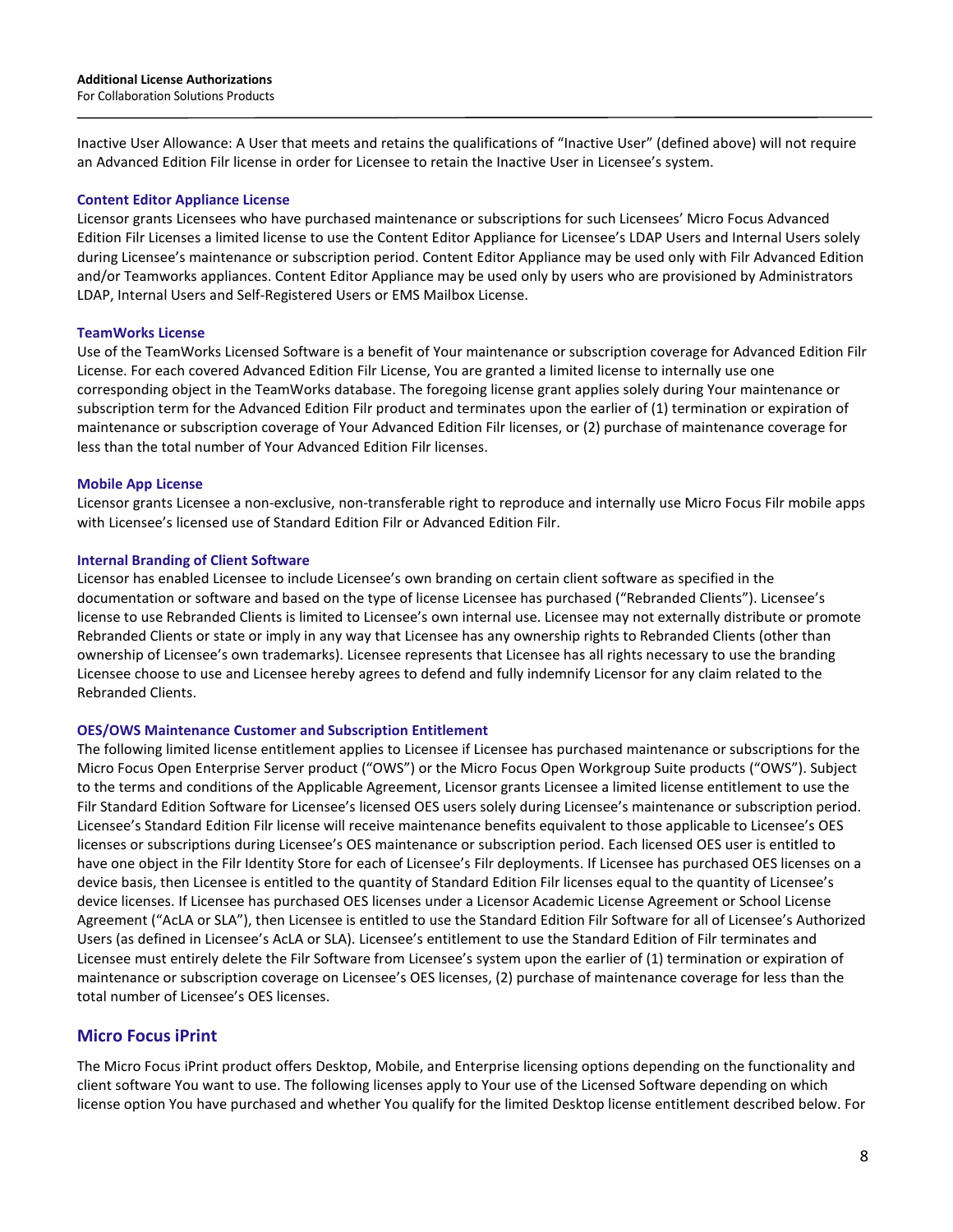all licensing options, iPrint may only be used for the purposes of Your business operations. Hosting iPrint for the use by third parties for their own purposes is prohibited.

#### **iPrint Desktop User License**

You must acquire a user license for each User of the Desktop Software. Each person who accesses or uses the Desktop Software must have at least one user object uniquely assigned to that person in the iPrint Appliance and access the Desktop Software through the user object. An iPrint Desktop User License does not permit You to use the iPrint Mobile Software.

**OES/NOWS Maintenance Customer and Subscription Entitlement.** The following limited license entitlement applies to You if You have purchased maintenance or subscriptions for the Micro Focus Open Enterprise Server product or the Micro Focus Open Workgroup Suite products ("OES"). Subject to the terms and conditions of the Applicable Agreement, Licensor grants You a limited license entitlement to use the iPrint Desktop Software for Your licensed OES users during Your maintenance or subscription term. Your limited iPrint Desktop license will receive maintenance benefits equivalent to those applicable to Your OES licenses or subscriptions during Your OES maintenance or subscription period. If You have purchased OES licenses on a device basis, then You are entitled to the quantity of iPrint Desktop limited licenses equal to the quantity of Your device licenses. If You have purchased OES licenses under a Licensor Academic License Agreement or School License Agreement ("AcLA or SLA"), then You are entitled to use the iPrint Desktop Software for all of Your Authorized Users (as defined in Your AcLA or SLA). This limited license entitlement does not include use of the iPrint Mobile Software. Your entitlement to use the Desktop Software terminates and You must entirely delete the iPrint Desktop Software from Your system upon the earlier of (1) termination or expiration of maintenance or subscription coverage on Your OES licenses, (2) purchase of maintenance coverage for less than the total number of Your OES licenses.

#### **iPrint Mobile User License**

You must acquire a user license for each User of the Mobile Software. Each person who accesses or uses the Mobile Software must have at least one user object uniquely assigned to that person in the iPrint Appliance and access the Mobile Software through the user object. An iPrint Mobile License does not permit You to use the iPrint Desktop Software.

#### **iPrint Mobile App License**

Licensor grants You a non-exclusive, non-transferable right to reproduce and internally use the Mobile App Software in connection with Your legally acquired iPrint Mobile user licenses. Licensor grants You a non-exclusive, non-transferable right to reproduce and internally use the Mobile App Software feature to release walkup printing jobs in connection with Your legally acquired iPrint Desktop user licenses. You may not use the Mobile App Software for mobile printing or any purpose other than to release walkup printing jobs.

#### **iPrint Enterprise (Mobile & Desktop) User License**

Each iPrint Enterprise User License provides You with the license rights of both the Desktop User License and Mobile User License as described above.

#### **iPrint Enterprise (Mobile & Desktop) Printer License**

Printer licensing is available for each iPrint Software appliance as an alternative to user based licensing. You are not permitted to use both printer based licensing and user based licensing for the same installation of an iPrint Software appliance. For the Printer licensing option, You must acquire a printer license for each printer object created in the iPrint Appliance. Each printer that is utilized directly or indirectly through forwarding or other means must have a printer object representing it in the iPrint Appliance.

#### **iPrint Mobile Trial License**

The installation of iPrint Desktop includes ninety (90) days trial use of iPrint Mobile. No support or maintenance is provided with the Trial License and iPrint Mobile will be deactivated after ninety (90) days.

## **Micro Focus Open Enterprise Server**

**Open Enterprise Server User License**. The Micro Focus Open Enterprise Server product may be installed and used on the NetWare platform, the Linux platform, or both. Additional restrictions apply to Licensee's deployment of Micro Focus Open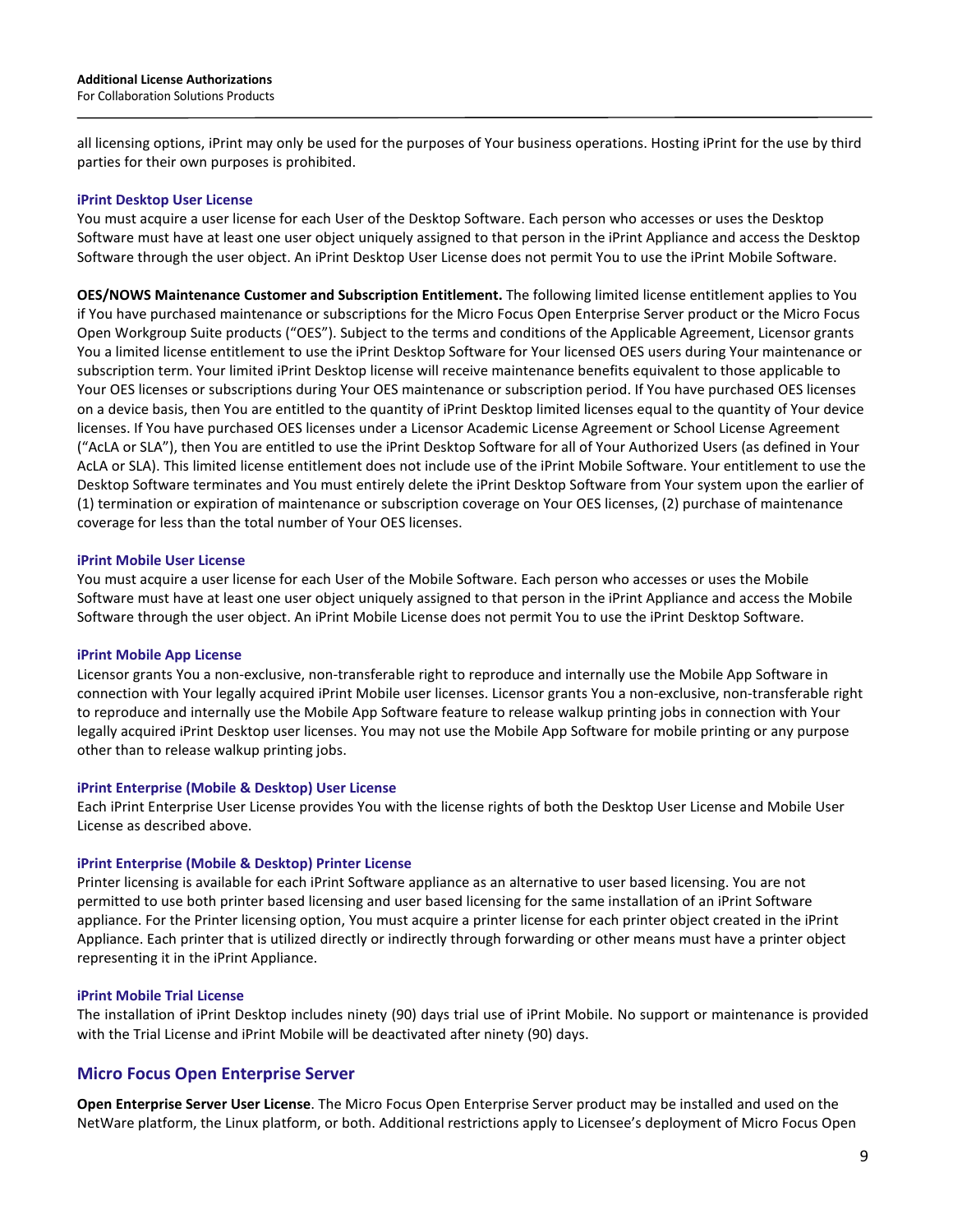Enterprise Server on the Linux platform. Please see the applicable license grant(s) below to determine Licensee's licensed use of the Micro Focus Open Enterprise Server product. Only one User may use all of the software programs in the Micro Focus Open Enterprise Server product (unless otherwise indicated by the license terms applicable to a specific software program). The Micro Focus Open Enterprise Server license does not allow use of individual programs included in the Micro Focus Open Enterprise Server product by multiple Users.

**NetWare Platform Deployment**. Licensee must acquire a User license for each User. Each person who accesses or uses the Licensed Software must have at least one user object uniquely assigned to that person and access the Licensed Software through the user object. Provided that Licensee complies with the requirements in this paragraph and elsewhere in the Applicable Agreement, Licensee is authorized to use an unlimited number of copies of the Licensed Software.

**Linux Platform Deployment**. Licensee must acquire a User license for each User. Each person who accesses or uses the Licensed Software must have at least one user object uniquely assigned to that person and access the Licensed Software through the user object. Provided that Licensee complies with the requirements in this paragraph and elsewhere in this Agreement, Licensee is authorized to use an unlimited number of copies of the SUSE Linux Enterprise Server portion of the Licensed Software (SLES) to run OES services for licensed OES Users. In addition, Licensee may use an unlimited number of copies of SLES in support of any other software product Licensee elects to use to service, support, secure or manage OES services for licensed OES Users. However, the foregoing license grants do not permit Licensee to use SLES (or any updates thereto provided in connection with Licensee's OES licenses) to run any software application or appliance that does not service, support, secure or manage OES services. By way of example, line of business applications and high performance computing applications do not qualify for use with the SLES licenses granted herein. Use of the Software deployed on the Linux platform may be on a physical server or a virtual server environment and is limited to use on the x86 and x86-64 architectures. The Linux platform provided with the Software is a modular operating system. Most of the components are open source packages, developed independently, and accompanied by separate license terms. Licensee's license rights with respect to individual components accompanied by separate license terms are defined by those terms; nothing in this Agreement shall restrict, limit, or otherwise affect any rights or obligations Licensee may have, or conditions to which Licensee may be subject, under such license terms. While the license terms for a component may authorize Licensee to distribute the component, Licensee may not use any trademarks in distributing the component, whether or not the component contains SUSE trademarks. The Software includes a copy of MySQL in binary code form and in source code form; with respect to the copy in binary code form, Licensee's license rights with respect to that component are, at Licensee's election, the GNU General Public License (all versions) or the above license grant for Micro Focus Open Enterprise Server itself.

**Limited Use Open Enterprise Server User License**. If Licensee's use of the Open Enterprise Server product is limited as follows, then Licensee may acquire a Limited Use Open Enterprise Server User license ("Limited Use License") for each User of the Licensed Software as an alternative to the Open Enterprise Server User license. The Limited Use License is restricted to deployments of the Licensed Software in environments where OES and NetIQ eDirectory are concurrently used to provide access only to user authentication services. Each User must be in an eDirectory replica hosted on an OES Server. To assist with license compliance and verification, it is recommended that Licensee store Limited Use Users in a separate container or separate tree. Use of the Licensed Software to access or provide access to any other OES service (including but not limited to file services, print services and domain services for windows) is prohibited under the Limited Use License. Product license entitlements that are provided through maintenance for Open Enterprise Server licenses are not included with the Limited User License unless expressly and specifically stated to be a benefit of maintenance for the Limited Use License. By way of example only, OES maintenance customers may be entitled to use the Micro Focus Filr and Micro Focus iPrint products during the term of their OES maintenance period. Such entitlements do not apply to the Limited Use License.

**Inactive User Allowance**. A User that meets and retains the qualifications of "Inactive User" (defined above) will not require a Limited Use License in order for Licensee to retain the Inactive User in Licensee's system.

**NetIQ eDirectory Software License**. The quantity of licenses for the NetIQ eDirectory software included with Licensee's lawfully acquired Limited Use Licenses is equal to the quantity of Limited Use Licenses Licensee is lawfully acquired for the Micro Focus Open Enterprise Server product. The foregoing NetIQ eDirectory licenses are not upgradeable and are otherwise subject to the license terms applicable to the NetIQ eDirectory software. The eDirectory entitlement can optionally be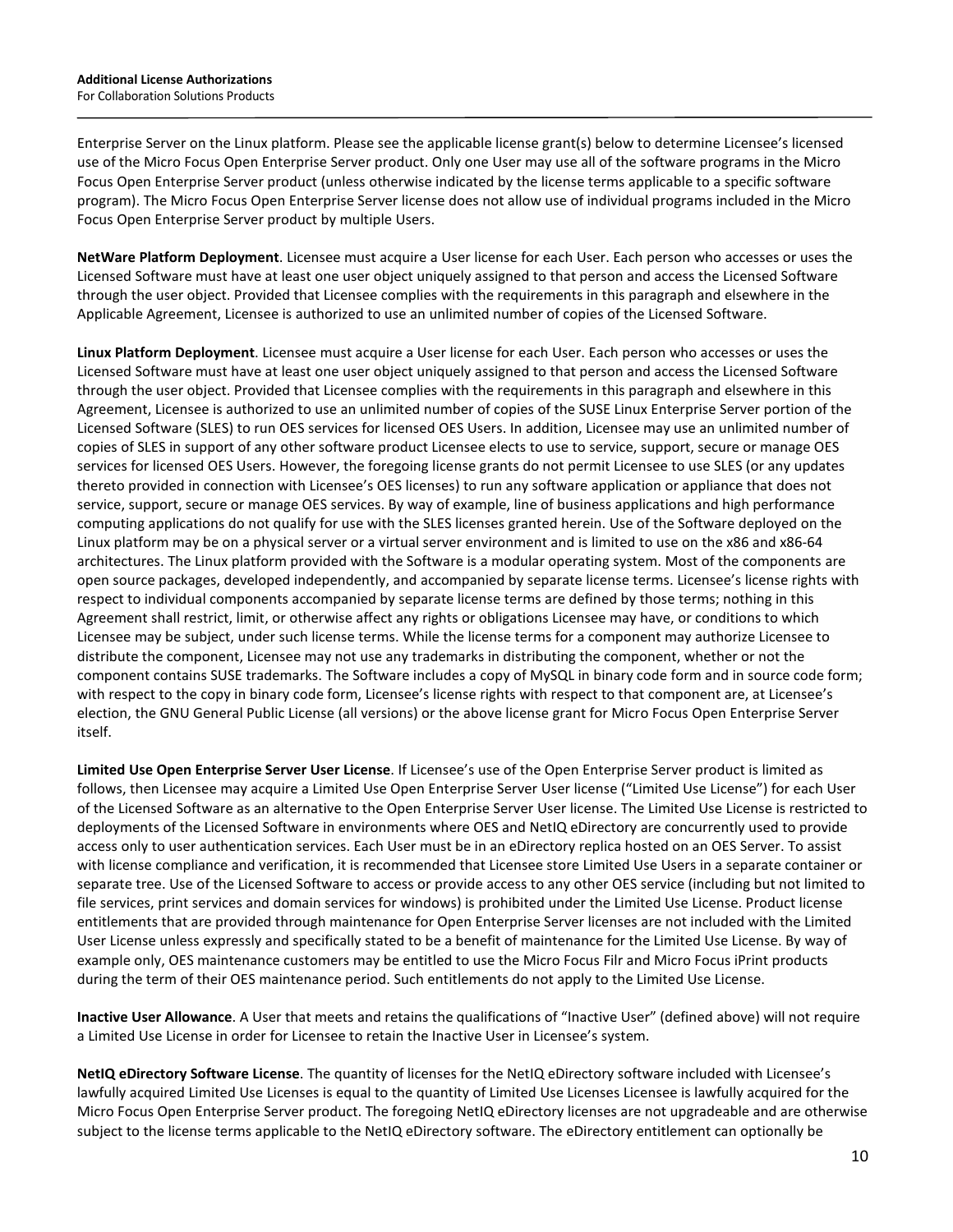hosted in a separate eDirectory tree installed and updated using the OES media. By way of example only, if Licensee purchases and deploy ten thousand (10,000) OES user licenses and in addition Licensee deploys three hundred thousand (300,000) eDirectory user objects which only authenticate against eDirectory running on OES with no access or use rights to any portion of the OES Licensed Software other than eDirectory, then 250,000 of the 300,000 user objects utilize the 250,000 eDirectory user license entitlement and Licensee may purchase 50,000 Limited Use OES user licenses or 50,000 OES user licenses for the remaining usage.

**Micro Focus Cluster Services**. Licensee must acquire a license for each installation of the Micro Focus Cluster Services product and for each additional copy (or partial copy) of the Licensed Software stored or loaded in memory or virtual memory beyond the initial copy necessary for execution of the Licensed Software installed on the hardware.

**Two Instance License Entitlement for Cluster Services with OES**. Included with Licensee's lawfully acquired licenses for the OES Licensed Software, Licensee also receives two (2) instance licenses to the Micro Focus Cluster Services product at no additional charge to use with up to two nodes in each server clustering system. Regardless of the quantity of OES licenses Licensee acquires, the foregoing free instance licenses are limited to two (2) instance licenses per cluster for use with the OES Licensed Software. If Licensee desires to use Micro Focus Cluster Services on more than two nodes in any server clustering system, then Licensee must purchase a license for each additional instance of Micro Focus Cluster Services. These licenses and Licensee's use of the Micro Focus Cluster Services product is subject to the terms and conditions of this ALA.

**Domain Services for Windows (DSfW)**. DSfW is intended for small scale deployments but can be successfully used in Large Scale Deployments after addressing the additional complexities described in the documentation. Licensor recommends that Licensee utilize services from Micro Focus Consulting Services or a qualified Micro Focus Partner in conjunction with any deployment of DSfW that involves more than three domain controllers or more than 2,000 active users ("Large Scale Deployment"). If a Large Scale Deployment does not comply with the Best Practices Guide for DSfW included in the OES documentation, Licensor may require that Licensee obtain qualified consulting services as a prerequisite before opening or continuing with service requests for DSfW through Micro Focus support services.

**Cloud Integrated Storage (CIS)**. Utilization of CIS presents additional complexities and therefore requires written permission from Licensor to ensure that all terms of use are understood and accepted. Licensee may request permission to use CIS by contacting Licensor via email addressed to OES@MicroFocus.com and including "CIS" or "Cloud Integrated Storage" in the subject line.

# **Micro Focus Open Workgroup Suite (OWS)**

The individual components of the Open Workgroup Suite may be subject to their own license terms in addition to this section. In the event of conflict between this section and any such other license terms, the terms and conditions in this section shall prevail. This suite license allows use of any software in the suite by a single user or device as specified below. You may not separate the individual software products in the suite across more than one user or device.

**User Licensing.** If You have licensed the Licensed Software by User, You must acquire a user license for each User. Each person who accesses or uses the Licensed Software must have at least one user object uniquely assigned to that person and access the Licensed Software through the user object. Provided that You comply with the above requirements and have a license for each User, You are authorized to use an unlimited number of copies of the Licensed Software.

**Device Licensing.** If You have licensed the Licensed Software by Device, You must acquire a device license for each Device. Provided that You comply with the above requirements and have a license for each Device, You are authorized to use an unlimited number of copies of the Licensed Software.

# **Micro Focus Open Workgroup Suite Small Business Edition (OWS SBE)**

The individual components of the OWS SBE may be subject to their own license terms in addition to this section. In the event of conflict between this section and any such other license terms, the terms and conditions in this section shall prevail. This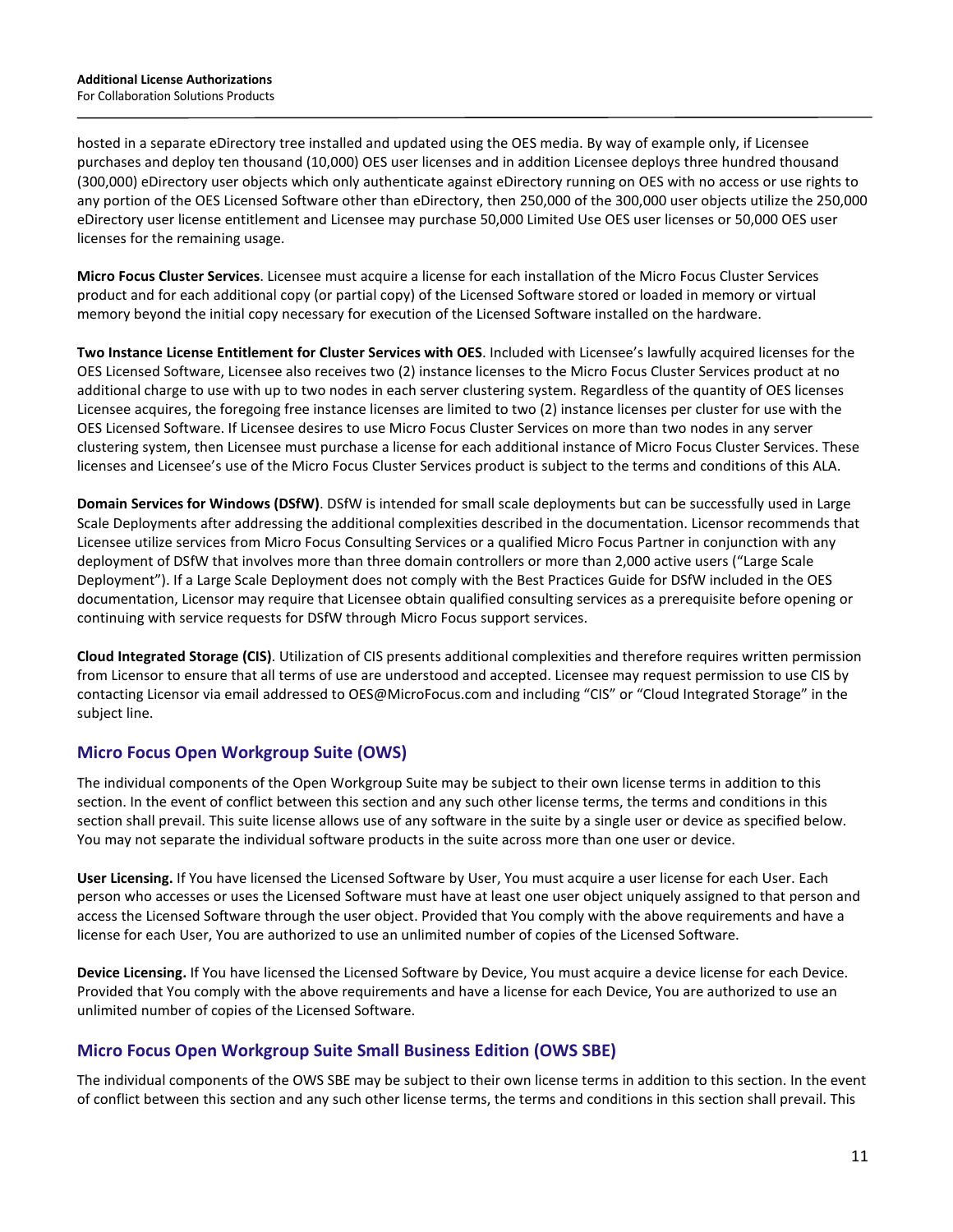suite license allows use of any software in the suite by a single user or device as specified below. You may not separate the individual software products in the suite across more than one user or device.

**User License.** If You have licensed the Licensed Software by User, You must acquire a user license for each User. Each person who accesses or uses the Licensed Software must have at least one user object uniquely assigned to that person and access the Licensed Software through the user object. Provided that You comply with the above requirements, You are authorized to use an unlimited number of copies of the Licensed Software.

**Device License.** If You have licensed the Licensed Software by Device, You must acquire a device license for each Device.

By acquiring the Licensed Software, You have acquired five (5) suite server instance licenses, which may not be used to host services for non-Users or non-Devices. In addition, you may not acquire more than a total of two hundred (200) suite User or Device licenses for the Licensed Software. However, this does not apply to You if You have acquired the Micro Focus Open Workgroup Suite - Small Business Edition Starter Pack or an evaluation version of the Licensed Software.

**NetIQ eDirectory Software License**. The quantity of licenses for the NetIQ eDirectory software included with Your lawfully acquired licenses of the Micro Focus Open Workgroup Suite - Small Business Edition Software is equal to the greater of (1) the quantity of Device or User licenses You have lawfully acquired for the Micro Focus Open Workgroup Suite - Small Business Edition Software, or (2)200 Users per company/entity. The foregoing NetIQ eDirectory licenses are not upgradeable and are otherwise subject to the license terms applicable to the NetIQ eDirectory software.

**Micro Focus Open Workgroup Suite Small Business Edition Starter Pack.** This license grant applies to You if You received the Software as part of the Micro Focus Open Workgroup Suite Small Business Edition Starter Pack program. The Starter Pack is available to You only if You are operating a single network and You may not integrate it nor add it to an existing environment. The Starter Pack is license is limited to one (1) suite server instance license and three (5) suite User licenses.

# **Micro Focus Secure Messaging Gateway**

A Per User License for this Licensed Software allows one user to use the Licensed Software in conjunction with such user's licensed use of GroupWise. A Per User License may be extended to multiple servers.

Bitdefender Client Server SDK for Linux – Antimalware, Antispam & URL Filtering © Bitdefender 1997-2021.

# **Micro Focus Retain**

Micro Focus Retain is comprised of two components, the Retain Server and Retain Modules.

**Retain Server**. Retain Server is the actual Retain archive and is licensed by quantity of Unified Accounts. Licensee must have a license for each Unified Account archived by Retain Server.

#### *Inactive Unified Accounts*

An Inactive Unified Account still requires a license unless it is deleted from the Retain Server. A Retain Unified Account is considered inactive when no data has been archived in the last 90 days.

**Retain Modules.** Modules are licensed depending on their type.

- Retain Email Modules are licensed per Email Account
- Retain Mobile Modules are licensed per Device
- Retain Social Modules are licensed per Record

Retain Modules must be connected to an active Retain Server.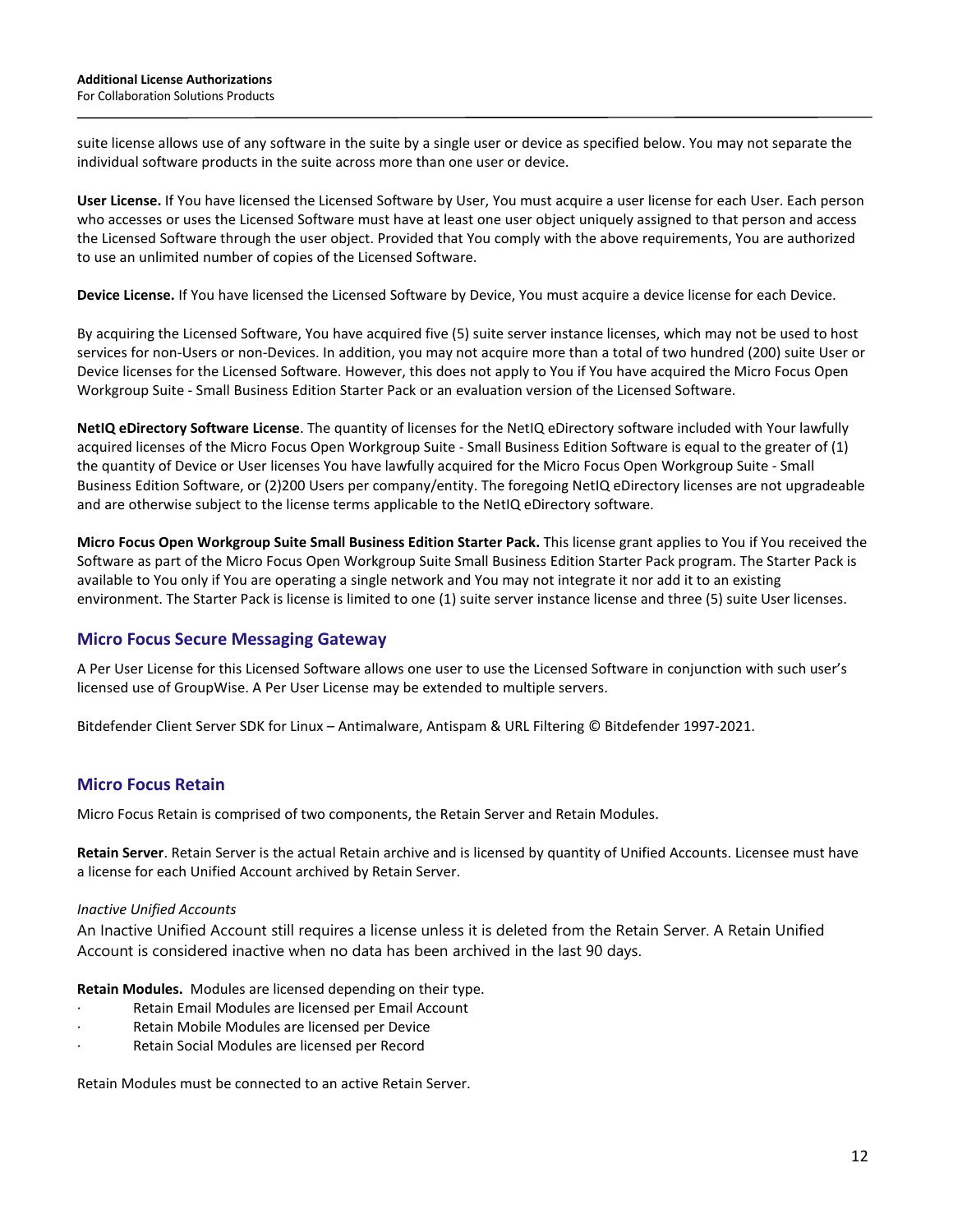# **Micro Focus Vibe**

The Licensed Software may only be used for the purposes of Licensee's business operations. Hosting Micro Focus Vibe for the use by third parties for their purposes is prohibited.

Licensee must acquire a license for each object in the Micro Focus Vibe database. A unique object may be duplicated in any of Licensee's Micro Focus Vibe deployments without the requirement of multiple licenses for that unique object. Licensee is not required to have a license for an object in the Micro Focus Vibe database that is an External User. An "External User" is an object that does not represent an employee and must be configured in the Micro Focus Vibe database as an External User in order not to require a license. When using LDAP to import an External User, it must be designated as an External User in the import as well as in the Micro Focus Vibe database.

**Mobile Apps**. Subject to the terms and conditions of the Applicable Agreement, Licensor grants Licensee a non-exclusive, non-transferable right to reproduce and internally use the Micro Focus Vibe mobile apps in connection with Licensee's licensed use of Micro Focus Vibe 3.4, 4.0 (or subsequent version) or Licensee's use of the Kablink Open Collaboration Platform (subject to compliance with the open source licenses applicable to Kablink).

# **Additional License Terms**

**Notice Regarding Collection of Telemetry Data**. The Licensed Software may collect statistical data about Licensee's use of the product (e.g. product version and quantity) on an anonymous basis for purposes of product improvement. This data will not be associated with Licensee and will not be used to identify individuals utilizing the Licensed Software. By entering into this Agreement, Licensee expressly consents to the collection of this data in this manner. In addition, Licensee may optionally provide Licensee's express consent when utilizing the Licensed Software to associate Licensee's identifying information with the data collection, which may enable Licensor to offer suggested improvements to Licensee's specific usage of the Licensed Software.

**Hosting Restrictions**. In the event that Licensee desires to have a third party manage, host (either remotely or virtually) or use the Licensed Software on Licensee's behalf, Licensee shall (1) first enter into a valid and binding agreement with such third party that contains terms and conditions to protect Licensor's rights in the Licensed Software that are no less prohibitive and/or restrictive than those contained in this License Agreement, including, without limitation, the Verification section; (2) prohibit use by such third party except for the sole benefit of Licensee; and (3) be solely responsible to Licensor for any and all breaches of the above terms and conditions by such third party.

**Upgrade Protection.** If You purchased maintenance for a bundle or suite, the maintenance only entitles You to updates of the bundle or suite as a whole and does not entitle You to updates of any component programs or products.

**SLES Appliance License**. If the Licensed Software is deployed as an appliance and includes the SUSE Linux Enterprise Server product (SLES) or portion thereof, Licensee acknowledges and agrees to the following restriction with respect to use of SLES: notwithstanding the license grant in the SLES license agreement that may accompany the copy of SLES Licensee received with the Licensed Software, Licensee agrees to use SLES solely for the purpose of running the Licensed Software or to install systems utilities, resource management software, antivirus software or similar software used solely for the purpose of administration, performance enhancement, and/or preventive maintenance, and not as a general purpose operating system. If Licensee did not receive a copy of the SLES license agreement, it can be found at **<http://www.suse.com/licensing/eula/>**.

#### **Oracle License Terms**

The Licensed Software may contain certain software (the "Program(s)") licensed by Licensor from Oracle America, Inc. ("Oracle"). For purposes of this provision, the term "You" or "Your" refers to Licensee. Oracle requires that You agree to the following terms regarding use of the Program. Oracle grants You a limited license to internally use the Program (as included in the Licensed Software) solely for Your own internal business operations. Further, You may not disclose results of any Program benchmark tests without Oracle's prior consent. You agree that no data, information, program and/or materials resulting from Programs or services (or direct products thereof) will be exported, directly or indirectly, in violation of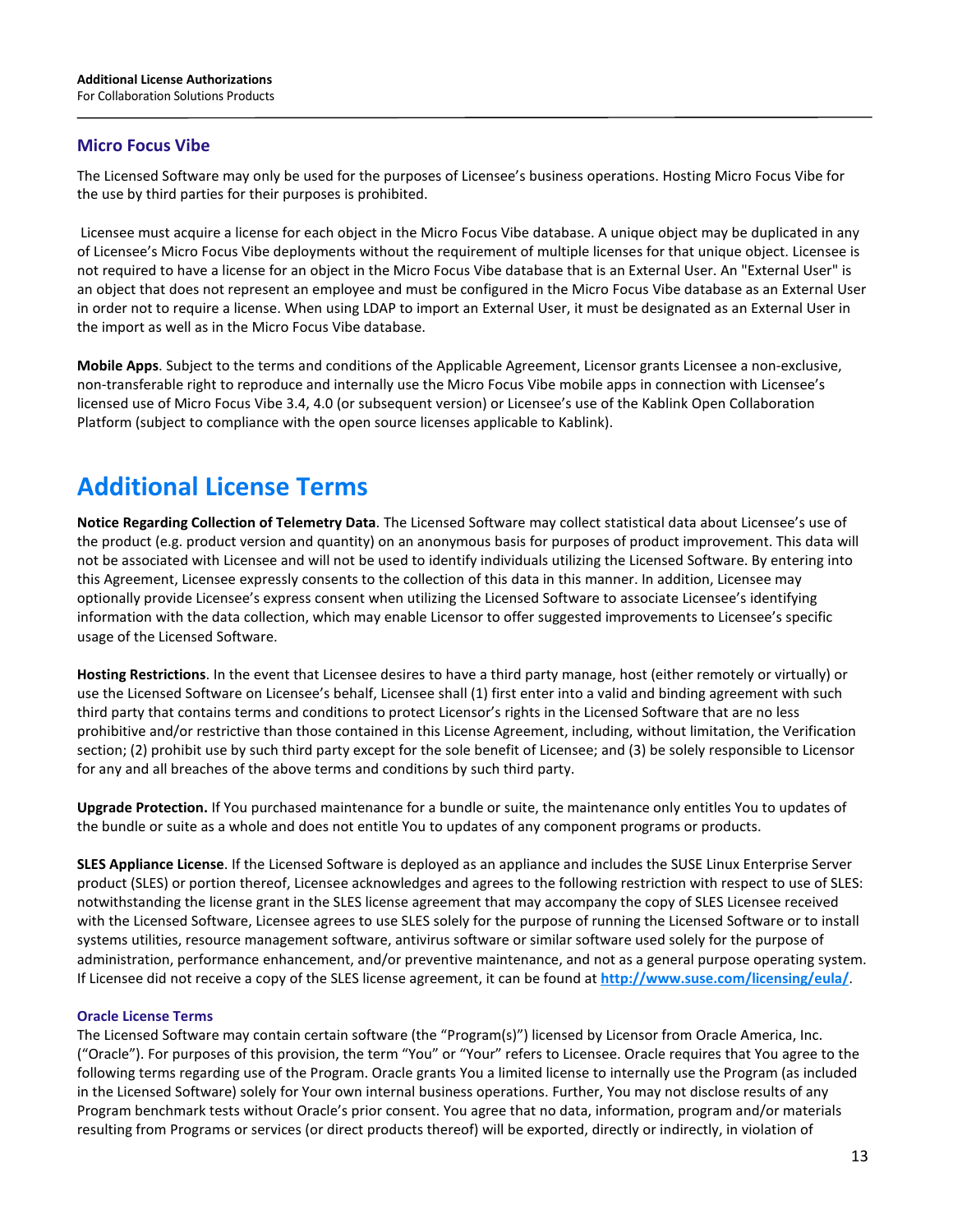applicable export control laws, or will be used for any purpose prohibited by these laws including, without limitation, nuclear, chemical, or biological weapons proliferation, or development of missile technology. Accordingly, You confirm: You will not download, provide, make available or otherwise export or re-export the Programs, directly or indirectly, to countries prohibited by applicable laws and regulations nor to citizens, nationals or residents of those countries. You are not listed on the United States Department of Treasury lists of Specially Designated Nationals and Blocked Persons, Specially Designated Terrorists, and Specially Designated Narcotic Traffickers, nor are You listed on the United States Department of Commerce Table of Denial Orders. You will not download or otherwise export or re-export the Programs, directly or indirectly, to persons on the above mentioned lists. You will not use the Programs for, and will not allow the Programs to be used for, any purposes prohibited by applicable law, including, without limitation, for the development, design, manufacture or production of nuclear, chemical or biological weapons of mass destruction. The Programs' installation and/or auto-update processes, if any, may transmit a limited amount of data to Oracle or its service provider about those processes to help Oracle understand and optimize them. Oracle does not associate the data with personally identifiable information. Refer to Oracle's Privacy Policy at **[www.oracle.com/privacy](http://www.oracle.com/privacy)**. **THE PROGRAMS ARE PROVIDED "AS IS" WITHOUT WARRANTY OF ANY KIND. ORACLE FURTHER DISCLAIMS ALL WARRANTIES, EXPRESS AND IMPLIED, INCLUDING WITHOUT LIMITATION, ANY IMPLIED WARRANTIES OF MERCHANTABILITY, FITNESS FOR A PARTICULAR PURPOSE, OR NONINFRINGEMENT**. **IN NO EVENT WILL ORACLE BE LIABLE FOR ANY INDIRECT, INCIDENTAL, SPECIAL, PUNITIVE OR CONSEQUENTIAL DAMAGES, OR DAMAGES FOR LOSS OF PROFITS, REVENUE, DATA OR DATA USE, INCURRED BY YOU OR ANY THIRD PARTY, WHETHER IN AN ACTION IN CONTRACT OR TORT, EVEN IF ORACLE HAS BEEN ADVISED OF THE POSSIBILITY OF SUCH DAMAGES. ORACLE'S ENTIRE LIABILITY FOR DAMAGES UNDER THIS AGREEMENT SHALL IN NO EVENT EXCEED ONE THOUSAND DOLLARS (U.S. \$1,000)**. Unless Oracle support for the Programs, if any, is expressly included in a separate, current support agreement between You and Oracle, Oracle's technical support organization will not provide technical support, phone support, or updates to You for the Programs. Oracle is a third party beneficiary of this License Agreement with respect only to the Programs. For software that You receive from Oracle in binary form that is licensed under an open source license that gives You the right to receive the source code for that binary, You can obtain a copy of the applicable source code from **<https://oss.oracle.com/sources/>** or **<http://www.oracle.com/goto/opensourcecode>**. If the source code for such software was not provided to You with the binary, You can also receive a copy of the source code on physical media by submitting a written request pursuant to the instructions in the "Written Offer for Source Code" section of the latter website. Use of the Commercial Features for any commercial or production purpose requires a separate license from Oracle. "Commercial Features" means those features identified Table 1-1 (Commercial Features In Java SE Product Editions) of the Java SE documentation accessible at http://www.oracle.com/technetwork/java/javase/documentation/index.html. Licensee may not create, modify, or change the behavior of, classes, interfaces, or subpackages that are in any way identified as "java", "javax", "javafx", "sun", "oracle" or similar convention as specified by Oracle in any naming convention designation. The Licensed Software may contain source code that, unless expressly licensed for other purposes, is provided solely for reference purposes pursuant to the terms of this License Agreement. Additional copyright notices and license terms applicable to portions of the Licensed Software may be included in the THIRDPARTYLICENSEREADME.txt file included with the Licensed Software.